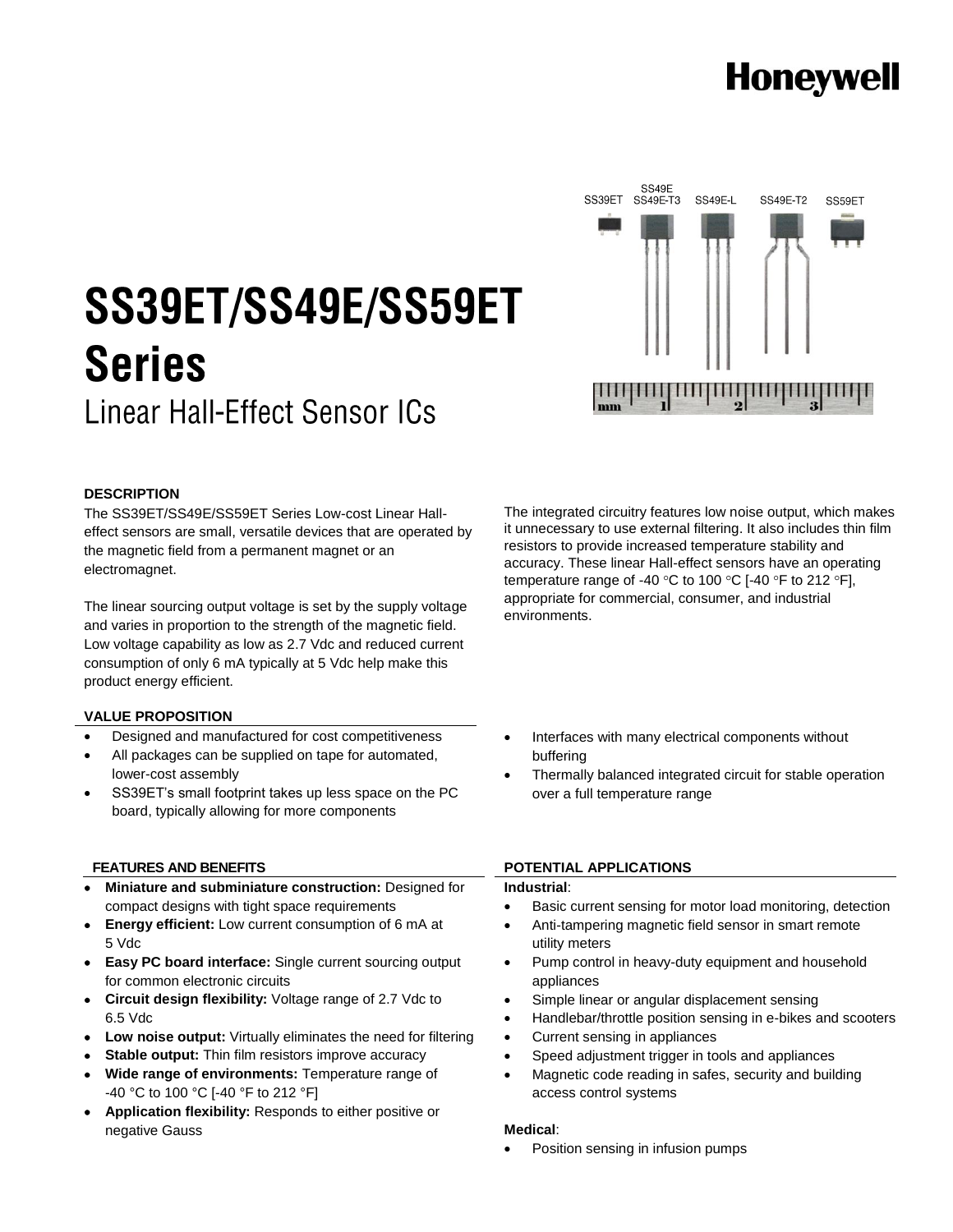### SS39ET/SS49E/SS59ET Series

| Characteristic        | <b>Condition</b> | Min.                   | Typ.                   | Max.      | <b>Unit</b>                  |
|-----------------------|------------------|------------------------|------------------------|-----------|------------------------------|
| Output type           |                  |                        | linear, sourcing       |           |                              |
| Magnetics type        |                  |                        | analog                 |           |                              |
| Supply voltage        |                  | 2.7                    |                        | 6.5       | Vdc                          |
| Supply current        | 25 °C [77 °F]    |                        | 6                      | 10        | mA                           |
| Output voltage        |                  | 1.0                    | 1.4                    | 1.75      | mV/Gauss                     |
| Output current        | $V_s > 3.0 V$    | 1.0                    | 1.5                    |           | mA                           |
| Null                  | 0 Gauss, 25 °C   | 2.25                   | 2.50                   | 2.75      | Vdc                          |
| Output voltage span   |                  | 1.05 to $(V_s - 1.05)$ | 0.95 to $(V_s - 0.95)$ |           | Vdc                          |
| Magnetic range        |                  | ±650                   | ±1000                  |           | Gauss                        |
| Sensitivity           | 25 °C            | 1.0                    | 1.4                    | 1.75      | mV/Gauss                     |
| Operating temperature |                  | $-40$ [ $-40$ ]        |                        | 100 [212] | $^{\circ}$ C [ $^{\circ}$ F] |
| Temperature error     |                  |                        |                        |           |                              |
| Null drift            |                  | $-0.10$                |                        | 0.10      |                              |
| Sensitivity drift     | ≥25 °C           | $-0.15$                |                        | 0.05      | $%$ /°C                      |
|                       | $<$ 25 °C        | $-0.04$                |                        | 0.185     |                              |
| Linearity             |                  |                        | $-0.7$                 |           | % of span                    |
| Response time         |                  |                        | 3                      |           | μs                           |

#### Table 1. Operating Characteristics ( $V_s$  = 5.0 V, TA = -40 °C to 85 °C  $I$ -40 °F to 185 °F], except where noted)

#### **Table 2. Absolute Maximum Ratings**

| <b>Characteristic</b>  | <b>Parameter</b>                    |
|------------------------|-------------------------------------|
| Supply voltage $(V_s)$ | $-0.5$ Vdc to 8.0 Vdc               |
| Output current         | 10 mA                               |
| Storage temperature    | -55 °C to 165 °C [-67 °F to 329 °F] |

#### **Figure 1. Current Sourcing Output Block Diagram Figure 2. Transfer Characteristics (V<sup>S</sup> = 5.0 Vdc)**

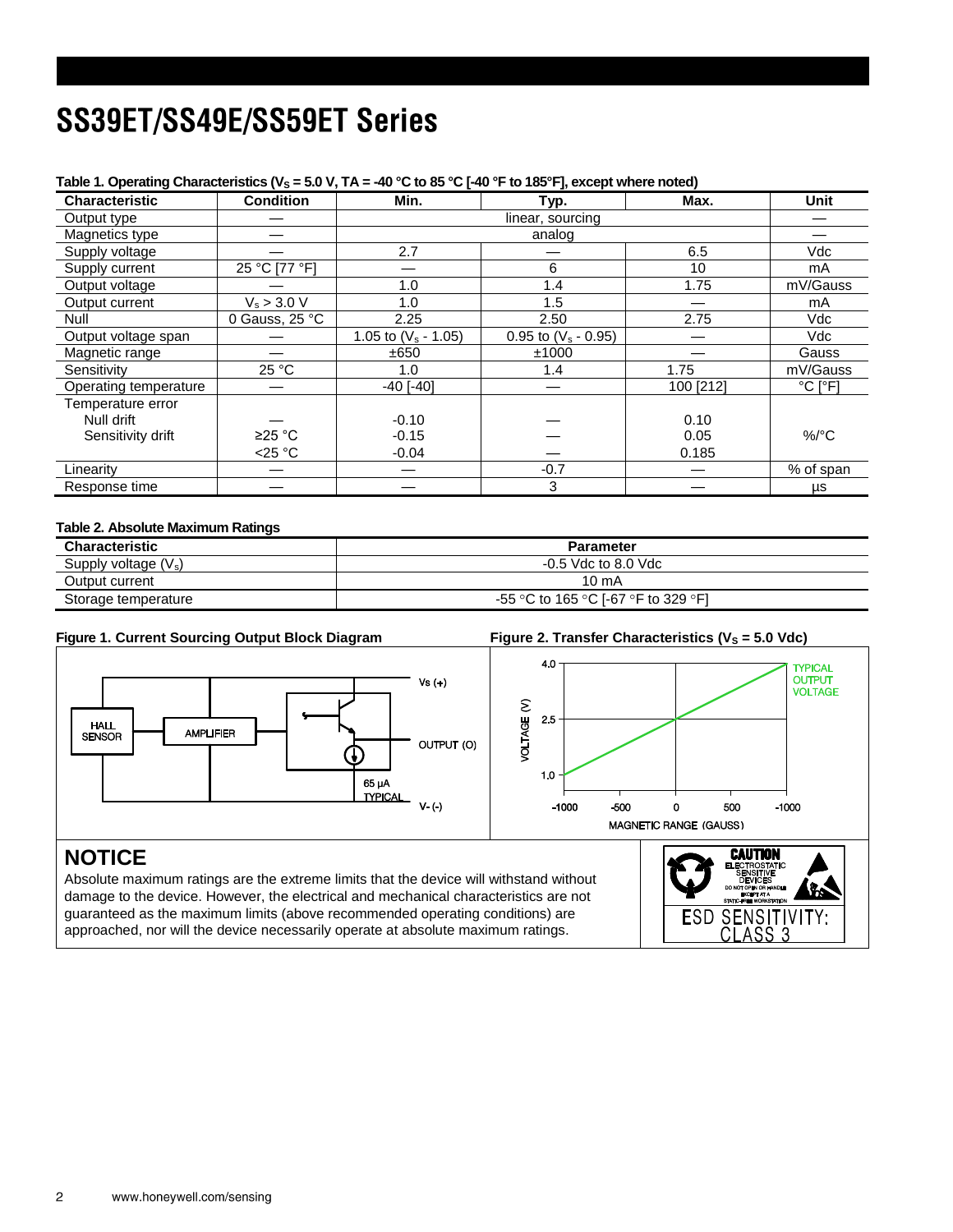**Honeywell** 

### **Linear Hall-Effect Sensor ICs**



#### **Figure 5. Typical Frequency Response**







#### Figure 7. Sensitivity per Volt versus V.



Honeywell Sensing and Control 3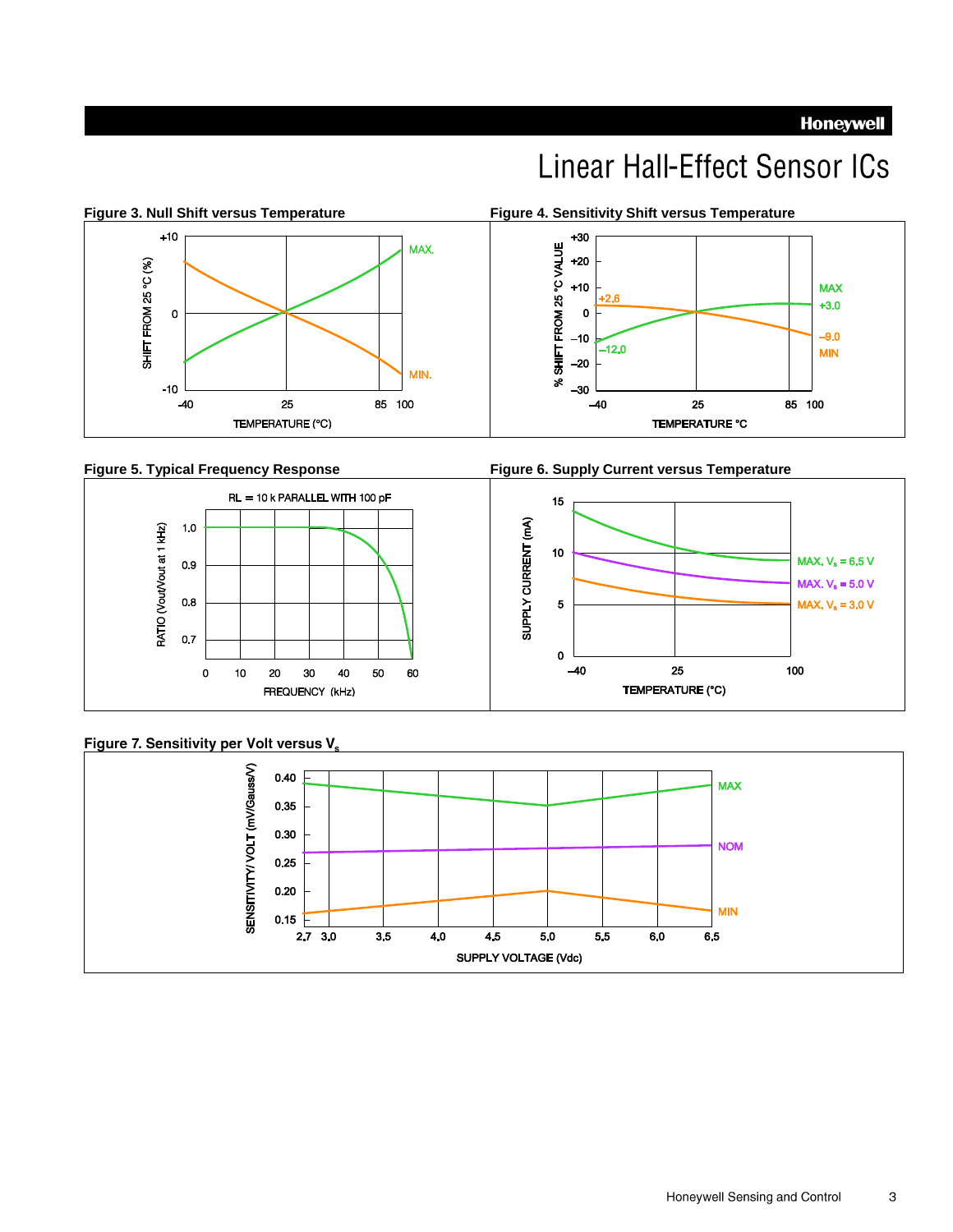### SS39ET/SS49E/SS59ET Series

#### Figure 8. SS39ET Mounting Dimensions (for reference only, mm/[in])



#### Figure 9. SS39ET Tape and Reel Dimensions (for reference only, mm/[in])

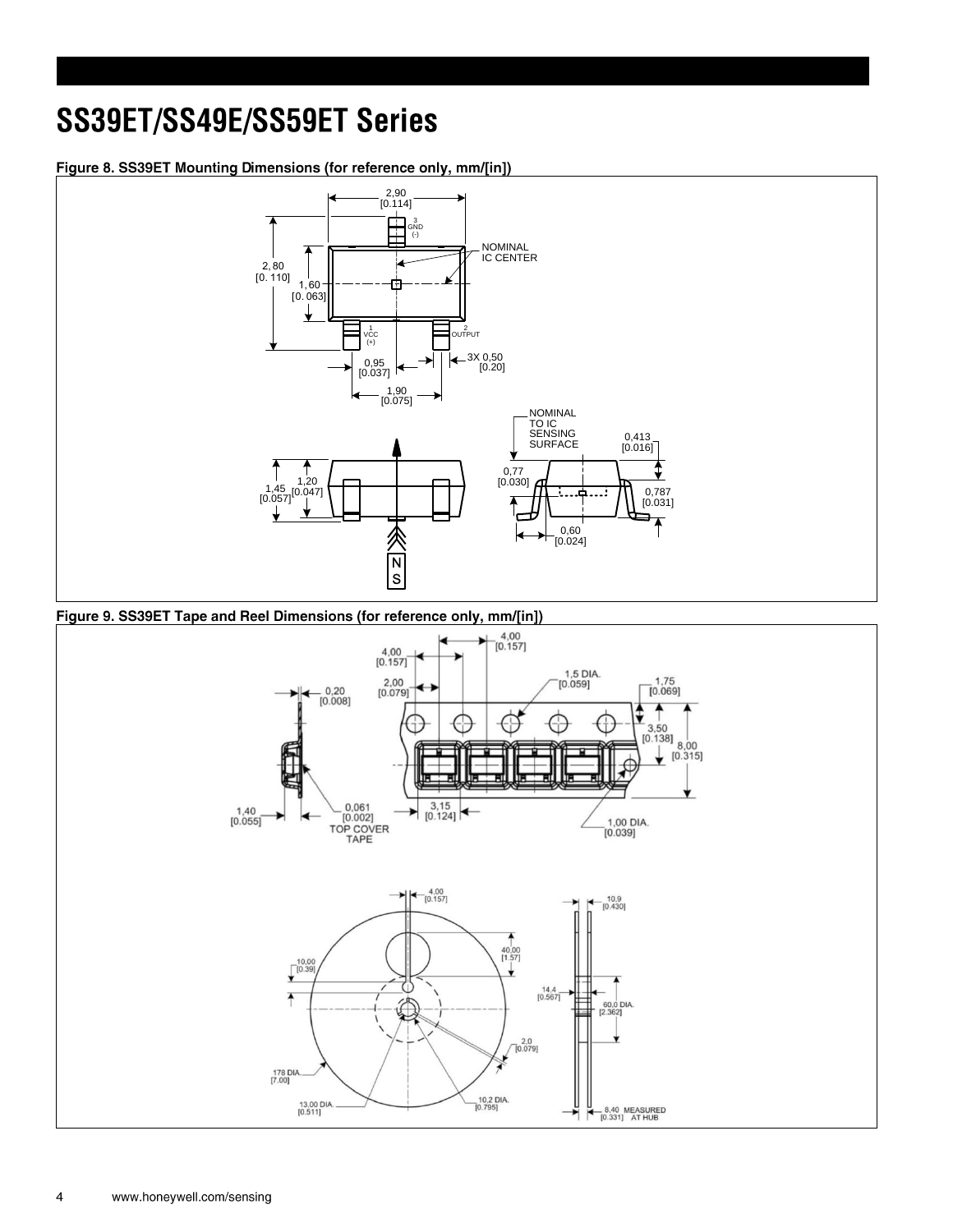**Honeywell** 

### **Linear Hall-Effect Sensor ICs**

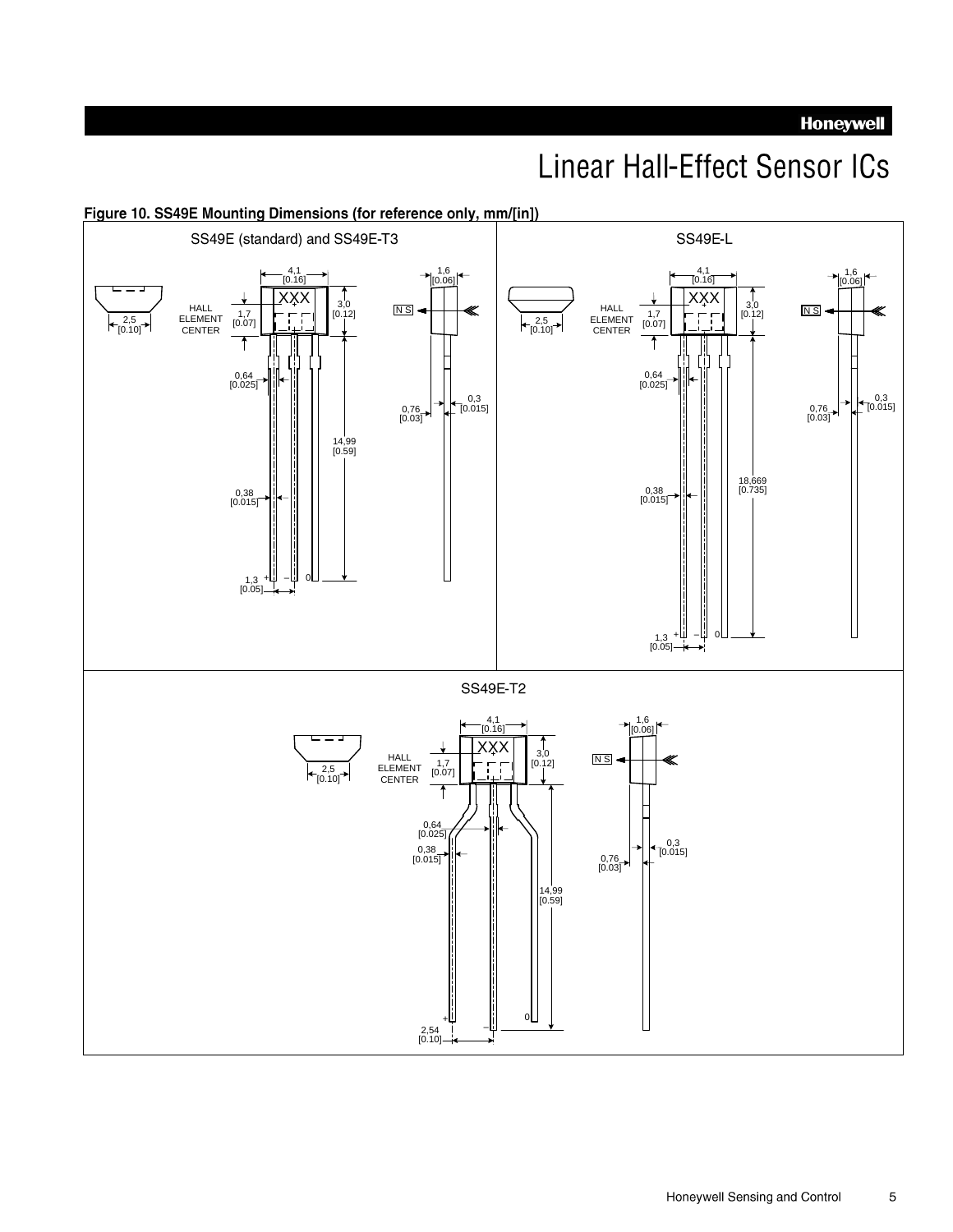### SS39ET/SS49E/SS59ET Series

#### Figure 11. Tape Style T2





#### Figure 13. SS59ET Mounting Dimensions (for reference only, mm/[in])



#### **Figure 14. Tape and Reel Dimensions**